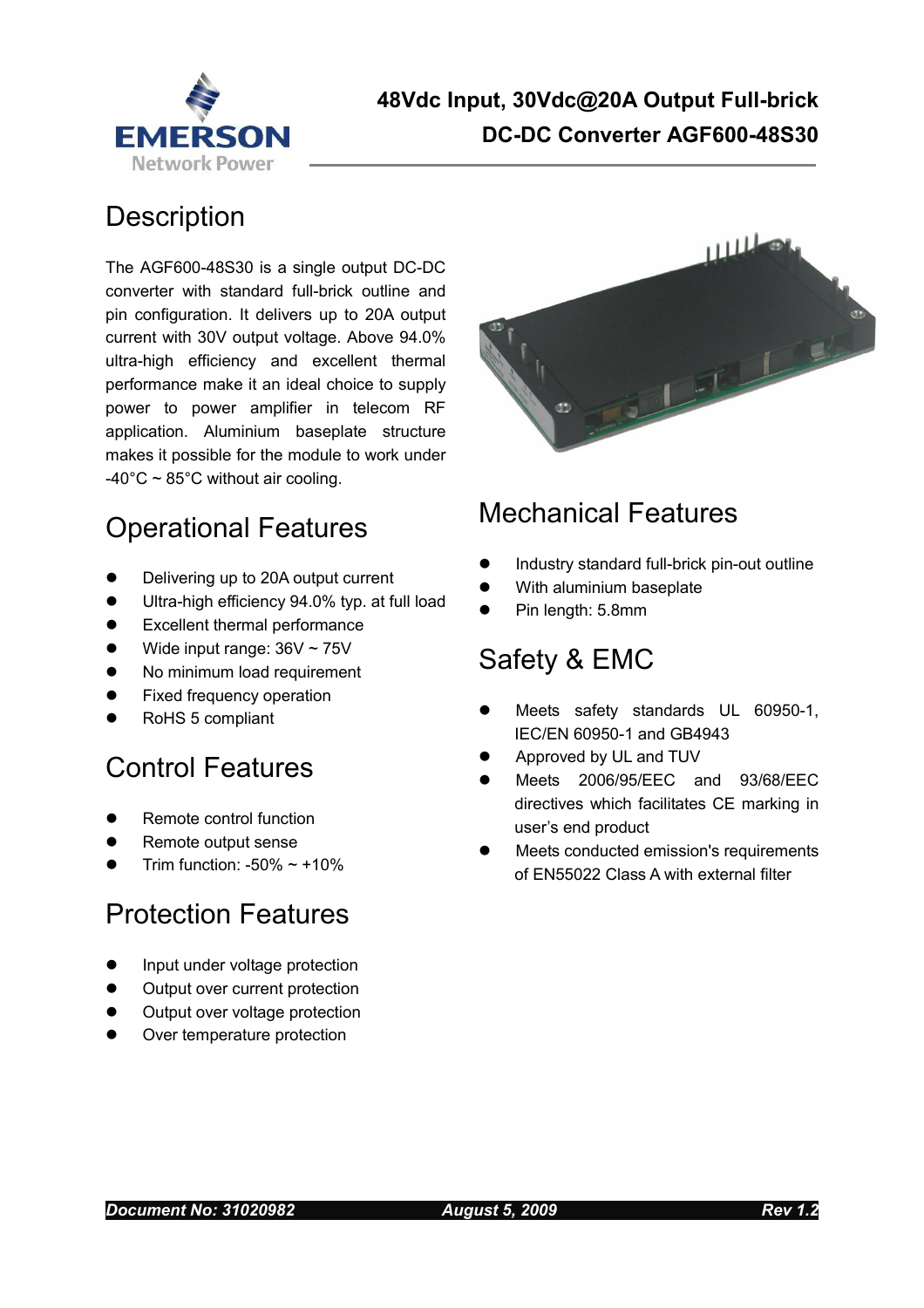## Electrical Characteristics

#### Full operating ambient temperature range is -40°C to +85°C. Specifications are subject to change without notice.

| <b>Parameter</b>                              |                                     | Min.  | Typ.                  | Max.                          | <b>Unit</b> | <b>Notes &amp; Conditions</b>                    |
|-----------------------------------------------|-------------------------------------|-------|-----------------------|-------------------------------|-------------|--------------------------------------------------|
|                                               |                                     |       |                       | Absolute max. ratings         |             |                                                  |
| Input voltage                                 | Non-operating                       |       |                       | 100                           | $\vee$      | 100ms                                            |
|                                               | Operating                           |       |                       | 80                            | V           | Continuous                                       |
| Operating temperature                         |                                     | $-40$ |                       | 85                            | $^{\circ}C$ |                                                  |
| Storage temperature                           |                                     | $-55$ |                       | 125                           | $^{\circ}C$ |                                                  |
|                                               |                                     |       | Input characteristics |                               |             |                                                  |
| Operating input voltage range                 |                                     | 36    | 48                    | 75                            | V           |                                                  |
|                                               | Turn-on voltage<br>threshold        | 31    | 35                    | 36                            | V           |                                                  |
| Input<br>under-voltage<br>lockout             | Turn-off voltage<br>threshold       | 30    | 33                    | 35                            | $\vee$      |                                                  |
|                                               | Lockout voltage<br>hysteresis       | 1     | 1.5                   | 3                             | V           |                                                  |
| Max. input current                            |                                     |       |                       | 20                            | A           | 36V <sub>in</sub> , full load                    |
| No-load input current                         |                                     |       | 0.2                   | 0.3                           | Α           | 48V <sub>in</sub>                                |
| Standby Input current                         |                                     |       | 0.02                  | 0.1                           | A           | Remote OFF                                       |
| Input reflected ripple current                |                                     |       |                       | 160                           | mA          | Through 12µH inductor; Figure 16                 |
| Recommended input fuse                        |                                     |       | 30                    |                               | Α           | Fast blow external fuse<br>recommended Figure 11 |
|                                               | Input filter component values (C\L) |       | 15\0.55               |                               | µF\µH       | Internal values                                  |
| Recommended external input<br>capacitance     |                                     | 470   |                       |                               | μF          | Low ESR capacitor<br>recommended Figure 11       |
|                                               |                                     |       |                       | <b>Output characteristics</b> |             |                                                  |
| Output voltage set point (standard<br>option) |                                     | 29.70 | 30                    | 30.30                         | V           | 48V <sub>in</sub> , full load                    |
|                                               |                                     |       | 0.05                  | 0.2                           | $\%$        |                                                  |
| Output voltage line regulation                |                                     |       | 15                    | 60                            | mV          |                                                  |
| Output voltage load regulation                |                                     |       | 0.2                   | 0.5                           | $\%$        |                                                  |
|                                               |                                     |       | 60                    | 150                           | mV          |                                                  |
| Output voltage temperature<br>regulation      |                                     |       |                       | 0.02                          | $\%$ /°C    |                                                  |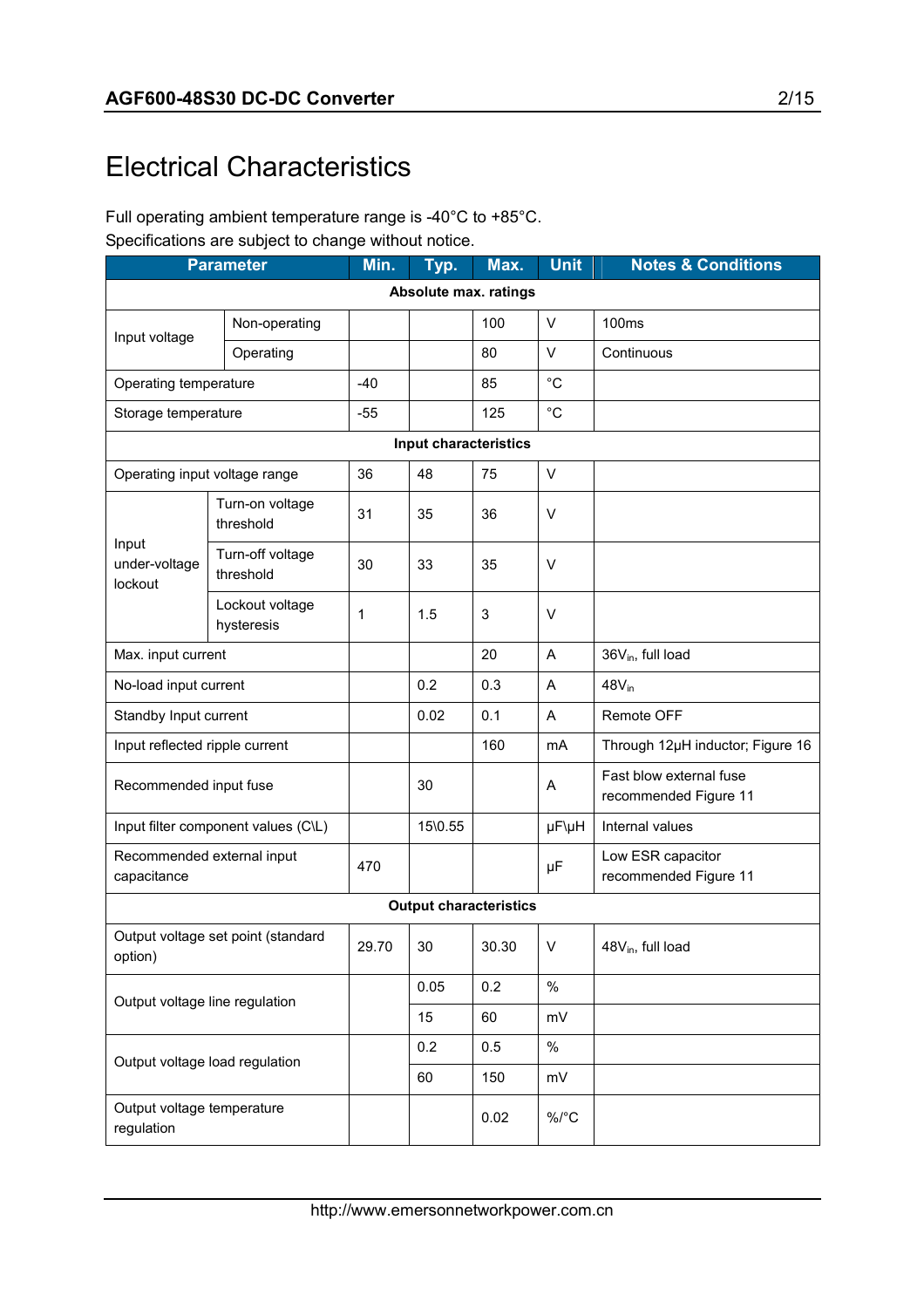#### AGF600-48S30 DC-DC Converter 3/15

|                                 | <b>Parameter</b>                                                | Min.     | Typ.              | Max.                           | <b>Unit</b> | <b>Notes &amp; Conditions</b>                  |
|---------------------------------|-----------------------------------------------------------------|----------|-------------------|--------------------------------|-------------|------------------------------------------------|
|                                 | Total output voltage range                                      |          | 30                | 30.90                          | $\vee$      | Over sample, line, load,<br>temperature & life |
| Output voltage ripple and noise |                                                                 |          | 80                | 250                            | mVpp        | 20MHz bandwidth; Figure 16                     |
|                                 | Operating output current range                                  | $\Omega$ |                   | 20                             | A           |                                                |
|                                 | Output DC current-limit inception                               | 22       |                   | 30                             | A           | Hiccup, see Figure 10                          |
| Output capacitance *            |                                                                 | 470      | 1000              | 10000                          | μF          |                                                |
|                                 |                                                                 |          |                   | <b>Dynamic characteristics</b> |             |                                                |
|                                 | $25\% \approx 50\% \approx 25\%$<br>$I_{o,max}$ , 0.1A/ $\mu$ s |          | 400               | 840                            | mV          | Figure 4<br>Test condition: see Figure 11      |
| Dynamic                         | Settling time                                                   |          | 60                | 500                            | μs          | Recovery to within 1% $V_{o,nom}$              |
| response                        | $50\% \sim 75\% \sim 50\%$<br>$I_{o,max}$ , 0.1A/ $\mu$ s       |          | 400               | 840                            | mV          | Figure 5<br>Test condition: see Figure 11      |
|                                 | Settling time                                                   |          | 60                | 500                            | μs          | Recovery to within 1% $V_{o,nom}$              |
|                                 | Rise time                                                       |          | 200               | 500                            | ms          | Full load, Figure 6                            |
| Turn-on                         | Turn-on delay time                                              |          | 140               | 300                            | ms          |                                                |
| transient                       | Output voltage<br>overshoot                                     |          |                   | 5                              | $%V_0$      |                                                |
|                                 |                                                                 |          | <b>Efficiency</b> |                                |             |                                                |
| 100% load                       |                                                                 |          | 94.0              |                                | %           | Figure 1                                       |
| 50% load                        |                                                                 |          | 94.5              |                                | $\%$        | Figure 1                                       |

\* Out voltage can be start up when out external electrolytic Capacitor is 100uF/50V.

## Electrical Characteristics (Continued)

| <b>Parameter</b>            | Min. | Typ. | Max.                             | <b>Unit</b> | <b>Notes &amp; Conditions</b>                                |
|-----------------------------|------|------|----------------------------------|-------------|--------------------------------------------------------------|
|                             |      |      | <b>Isolation characteristics</b> |             |                                                              |
|                             |      | 1500 |                                  | V           | Basic insulation, pollution degree 2,<br>input to output     |
| Isolation voltage (1mA, 5s) |      | 1000 |                                  | V           | Basic insulation, pollution degree 2,<br>input to baseplate  |
|                             |      | 500  |                                  | V           | Basic insulation, pollution degree 2,<br>output to baseplate |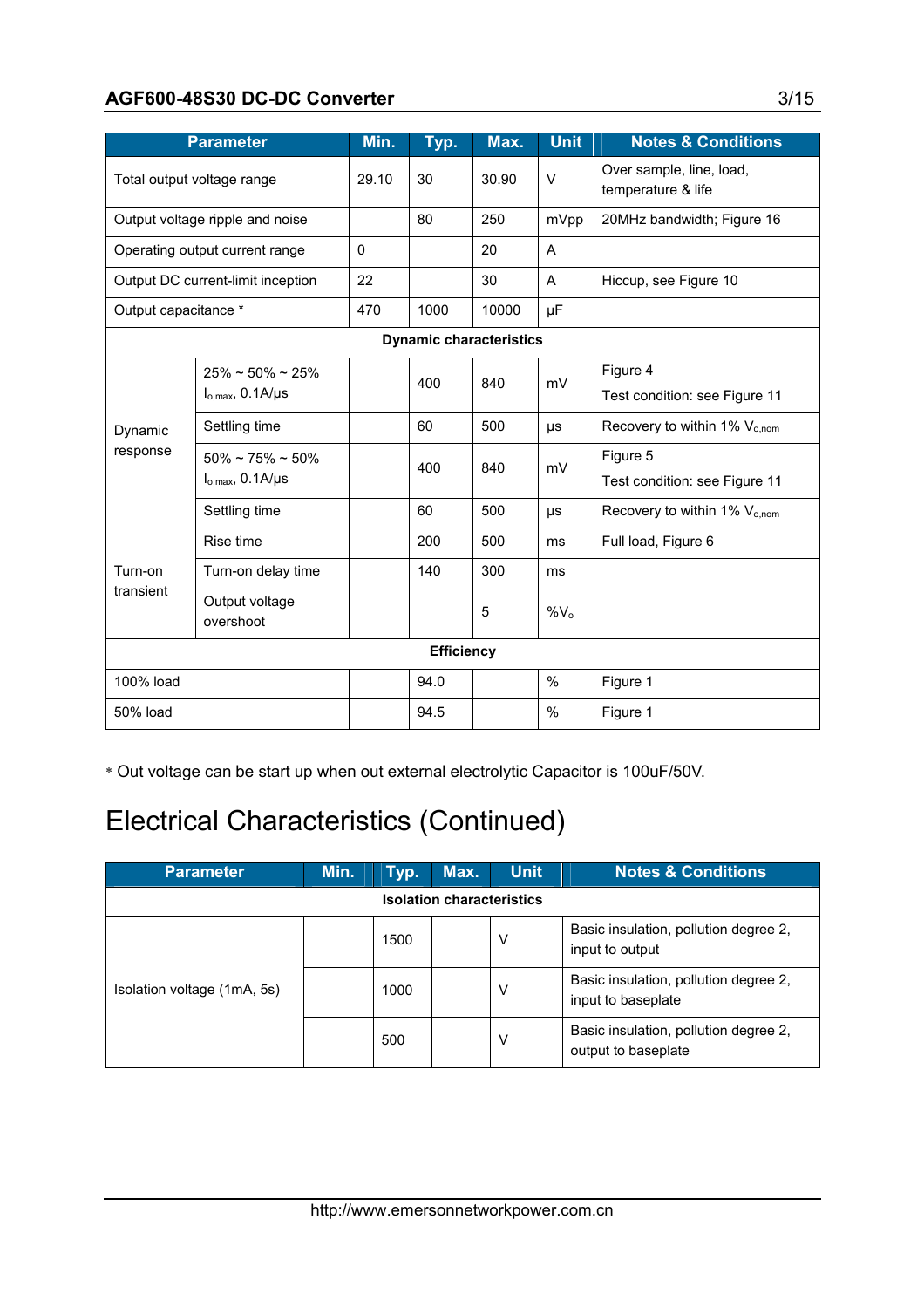#### AGF600-48S30 DC-DC Converter 4/15

| <b>Parameter</b>                     | Min.                               | Typ. | Max.                           | <b>Unit</b> | <b>Notes &amp; Conditions</b>                                              |  |  |
|--------------------------------------|------------------------------------|------|--------------------------------|-------------|----------------------------------------------------------------------------|--|--|
|                                      |                                    |      | <b>Feature characteristics</b> |             |                                                                            |  |  |
| Switching frequency                  | 260                                | 290  | 320                            | kHz         |                                                                            |  |  |
| Remote ON/OFF control                | 1.5                                |      | 5                              | mA          | See Figure 12, Figure 13                                                   |  |  |
| Output voltage trim range            | 15                                 |      | 33                             | $\vee$      | See Trim Characteristics of Application<br>Note                            |  |  |
| Output voltage remote sense<br>range |                                    |      | 0.5                            | $\vee$      |                                                                            |  |  |
| Output over-voltage<br>protection    | 36                                 |      | 40                             | $\vee$      | Over full temp range;<br>Hiccup                                            |  |  |
| Over-temperature shutdown            | 105                                | 110  | 125                            | $^{\circ}C$ | Auto recovery;<br>Test point: see Figure 19                                |  |  |
| Over-temperature hysteresis          | 5                                  |      |                                | $^{\circ}C$ |                                                                            |  |  |
|                                      | <b>Reliability characteristics</b> |      |                                |             |                                                                            |  |  |
| Calculated MTBF (telcordia)          |                                    | 1.5  |                                | $10^6$ h    | Telcordia SR-332-2006; 80% load,<br>300LFM, 40 $^{\circ}$ C T <sub>a</sub> |  |  |

## Qualification Testing

| <b>Parameter</b> | Unit (pcs) | <b>Test condition</b>                                                                                                                   |
|------------------|------------|-----------------------------------------------------------------------------------------------------------------------------------------|
| Halt test        | $4 \sim 5$ | $T_{a,min}$ -10°C to $T_{a,max}$ +10°C, 5°C step, V <sub>in</sub> = min to max, 0 ~ 105% load                                           |
| Vibration        | 3          | Frequency range: $5Hz \sim 20Hz$ , $20Hz \sim 200Hz$ , A.S.D: $1.0m^2/s^3$ , $-3db/oct$ ,<br>axes of vibration: X/Y/Z: Time: 30min/axis |
| Mechanical shock | 3          | 30g, 6ms, 3axes, 6directions, 3time/direction                                                                                           |
| Thermal shock    | 3          | -40°C to 100°C, unit temperature 20 cycles                                                                                              |
| Thermal cycling  | 3          | $-40^{\circ}$ C to 85 $^{\circ}$ C, temperature change rate: 1 $^{\circ}$ C/min, cycles: 2cycles                                        |
| Humidity         | 3          | 40°C, 95%RH, 48h                                                                                                                        |
| Solder ability   | 15         | IPC J-STD-002C-2007                                                                                                                     |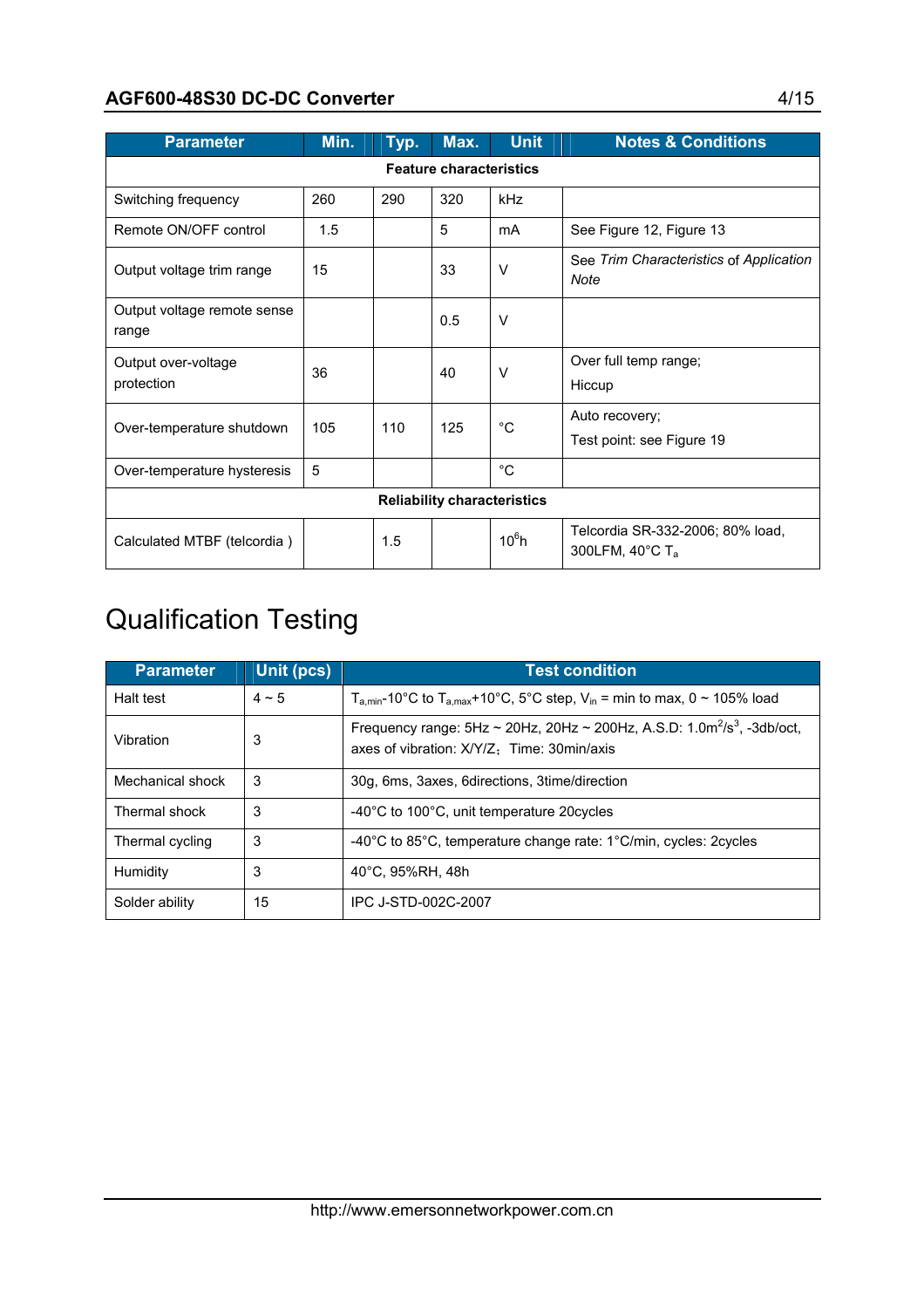#### Characteristic Curves



Figure 1 Efficiency vs. output current,  $T_a = 25^\circ \text{C}$ ,  $T_c = 40^\circ \text{C}$ ,  $V_o = 30 \text{V}$ 



Figure 2 Output ripple & noise (5µs/div, 50mV/div), see Figure 16 for test configuration



Figure 3 Input reflected ripple current (2µs/div, 20mA/div), see Figure 16 for test configuration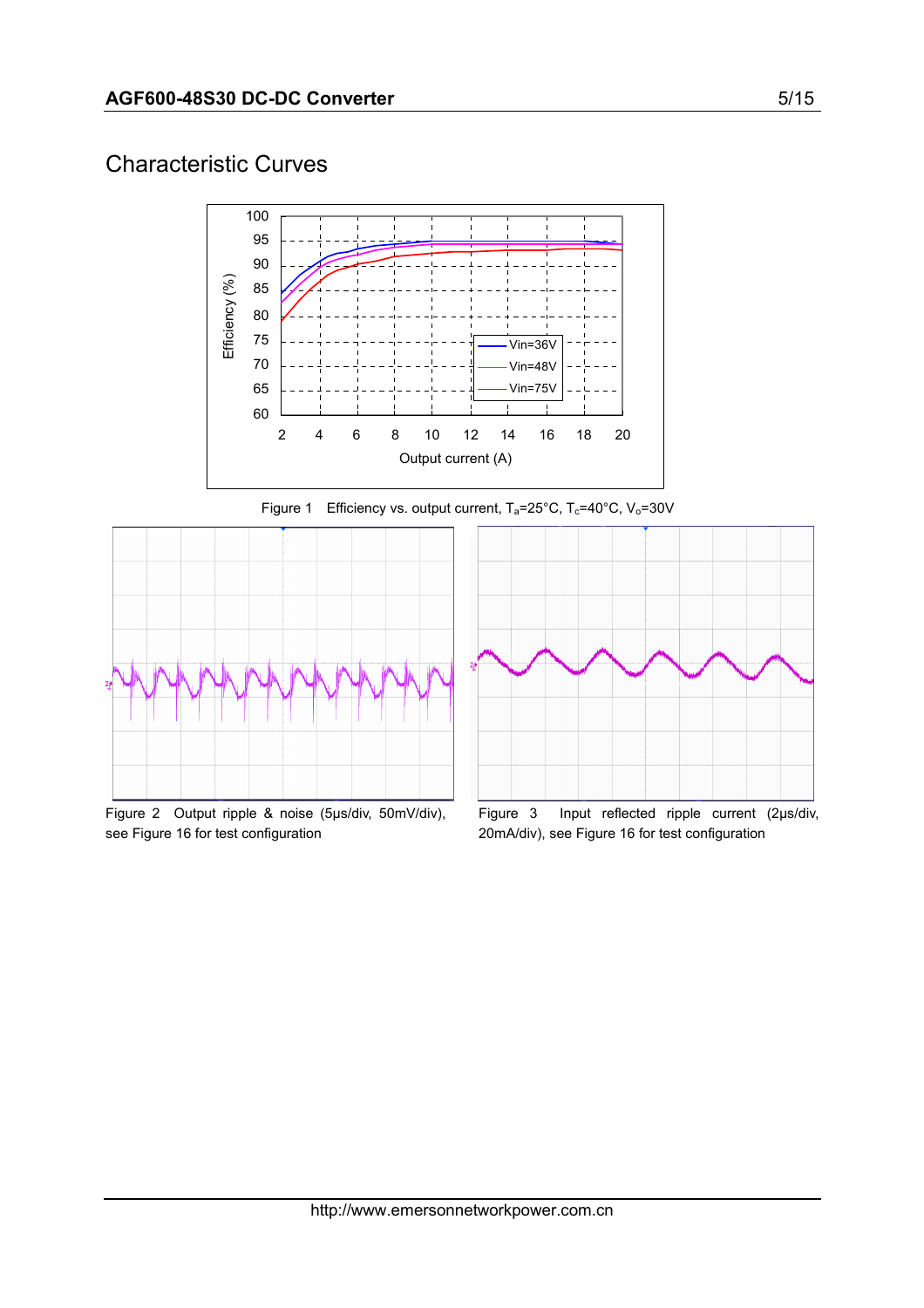

Figure 4 Dynamic response for 25% load step (25%  $\sim$  $50\% \sim 75\%$ ) and 0.1A/µs slew rate, see Figure 11 for test configuration, CH1-output voltage (500mV/div); CH2-output current (5A/div)



Figure 6 Output voltage startup by power on, (5ms/div), see Figure 11 for test configuration, CH2-input voltage (20V/div); CH1-output voltage (10V/div)



Figure 5 Dynamic response for 25% load step (50%  $\sim$  $75\% \sim 50\%$ ) and 0.1A/us slew rate, see Figure 11 for test configuration. CH1-output voltage (500mV/div); CH2-output current (5A/div)



Figure 7 Output voltage shut down by power off, (5ms/div), see Figure 11 for test configuration, CH2-input voltage (20V/div); CH1-output voltage (10V/div)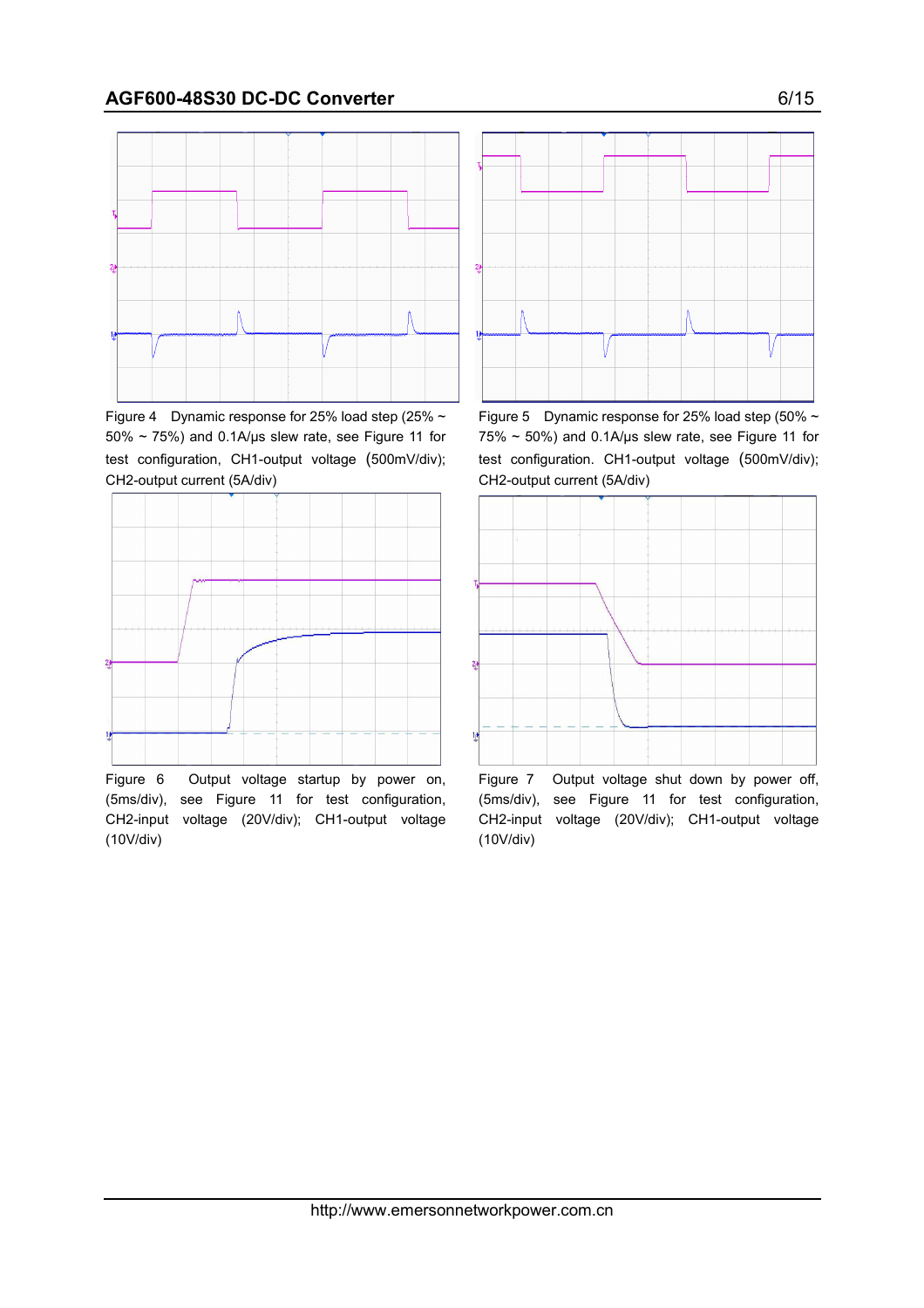

Figure 8 Output voltage startup by remote ON, (20ms/div), see Figure 12 for test configuration, CH2 remote ON (50V/div); CH1-output voltage (10V/div)



Figure 9 Output voltage shutdown by remote OFF, (1ms/div), see Figure 12 for test configuration, CH2 remote OFF (50V/div); CH1-output voltage (10V/div)



Note: It's only a sketch map of OCP action. Little alterations of the current value vs. voltage value are allowed.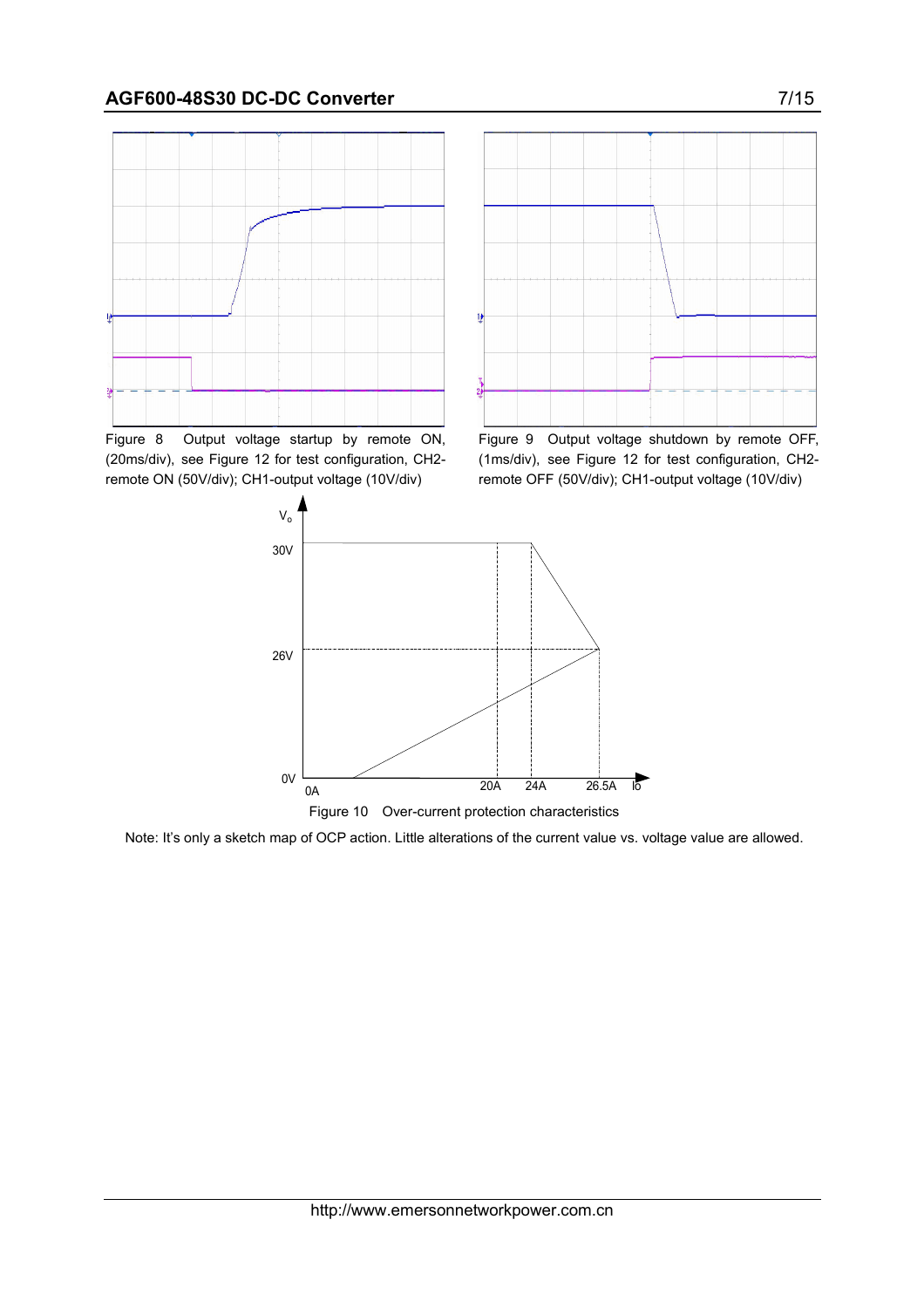## Application Note

## Typical Application



R1: 24kΩ (1/2W), current limiting resistor

C1: 470µF/100V electrolytic capacitor, P/N: UPW2A471MHD (Nichicon) or equivalent caps. C2, C3: 1µF/100V X7R ceramic capacitor, P/N: C3225X7R2A105KT0L0U(TDK) or equivalent caps C4: 1000µF/50V electrolytic capacitor, P/N: UPM1H102MHD (Nichicon) or equivalent caps External fast-acting fuse with a rating of 30A should be used in the application. The recommended fuse model is 0324030 or 314030 from LITTELFUSE.

### Remote ON/OFF

A remote ON/OFF control circuit is provided which is isolated from the input side, as well as, the output side. (Isolation withstand voltage: 1.5kVdc).

Connection of remote ON/OFF terminal is as follows. As shown in the figure below, output voltage turns remote ON when current is made to flow through remote ON/OFF terminal. Remote ON/OFF terminal can be controlled by opening or closing connections (with switch or relay).

Maximum source current for remote ON/OFF terminal is 5mA. Therefore, set current limiting resistor value such that this maximum source current value is not exceeded. Also, the allowable maximum reverse current flow is 5mA.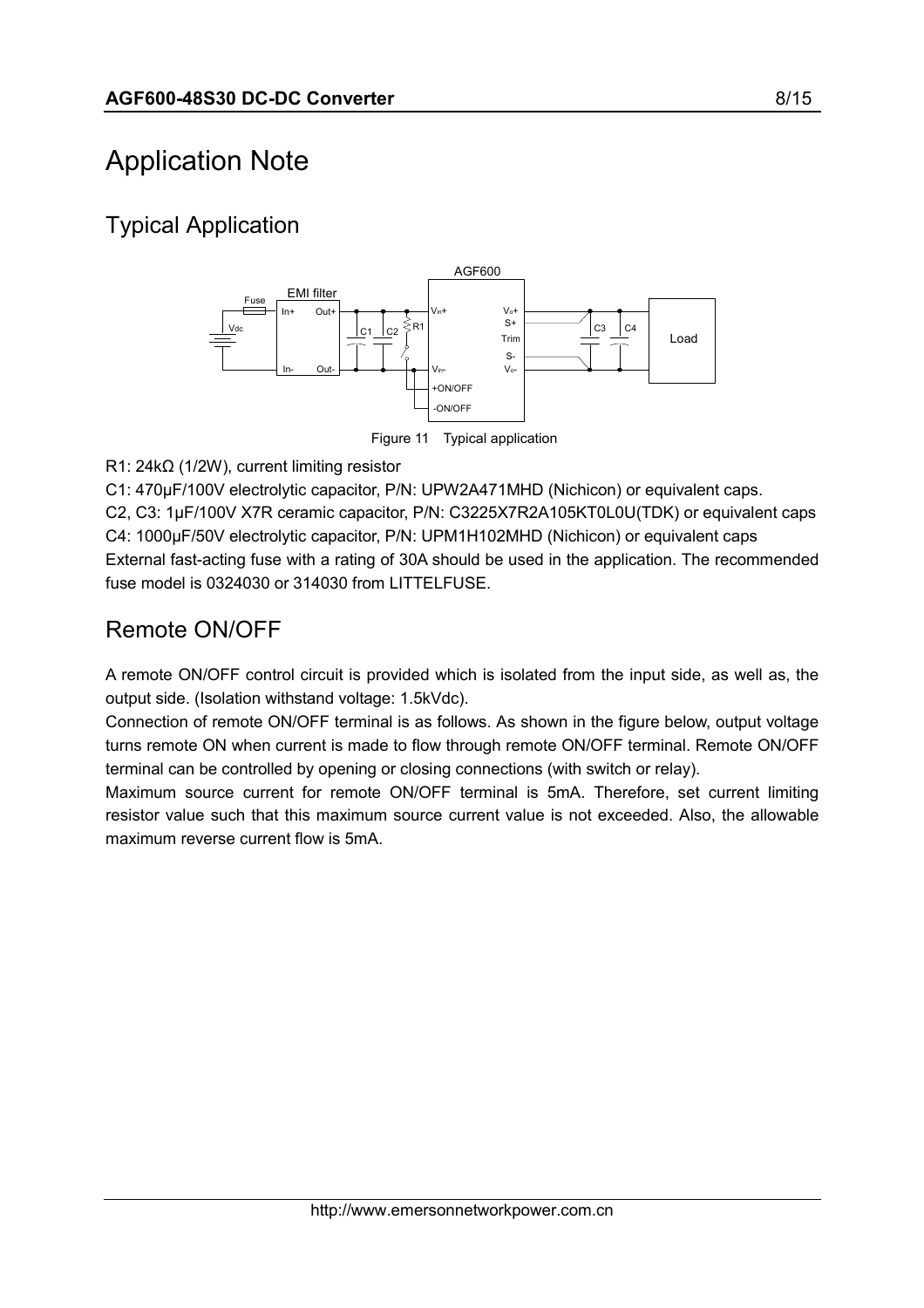#### Controlling the remote ON/OFF terminal from the input side

Connect current limiting resistor R1 is shown in the following figure.



Figure 12 Connection of remote ON/OFF control (A)

R1: Recommended resistor value: 24kΩ (1/2W)

#### Controlling the remote ON/OFF terminal from the output side

Connect the current limiting resistor R1 is shown in the following figure.



Figure 13 Connection of remote ON/OFF control (B)

R1: Recommended resistor value: 2kΩ (1/2W) Note:

1. When wiring becomes long, connect a capacitor of about 0.1µF value between the +remote ON/OFF terminal and –remote ON/OFF terminal at a nearest distance.

2. Current limiting resistor can also be connected to the –remote ON/OFF terminal side.

3. The remote ON/OFF control mode is shown in the following table.

| Remote ON/OFF level              | Output status |
|----------------------------------|---------------|
| Open $($ < 100 $\mu$ A)          | Remote OFF    |
| $1.5mA \leq I (ON/OFF) \leq 5mA$ | Remote ON     |

## Trim Characteristics

The output voltage of the converter can be trimmed using the trim pin provided. Applying a resistor between the trim pin and  $-S$  will cause the output to decrease. Applying a resistor between the  $\mathcal{H}_{\alpha}$ and +S will cause the output to increase. Trimming down more than 50% and trimming up more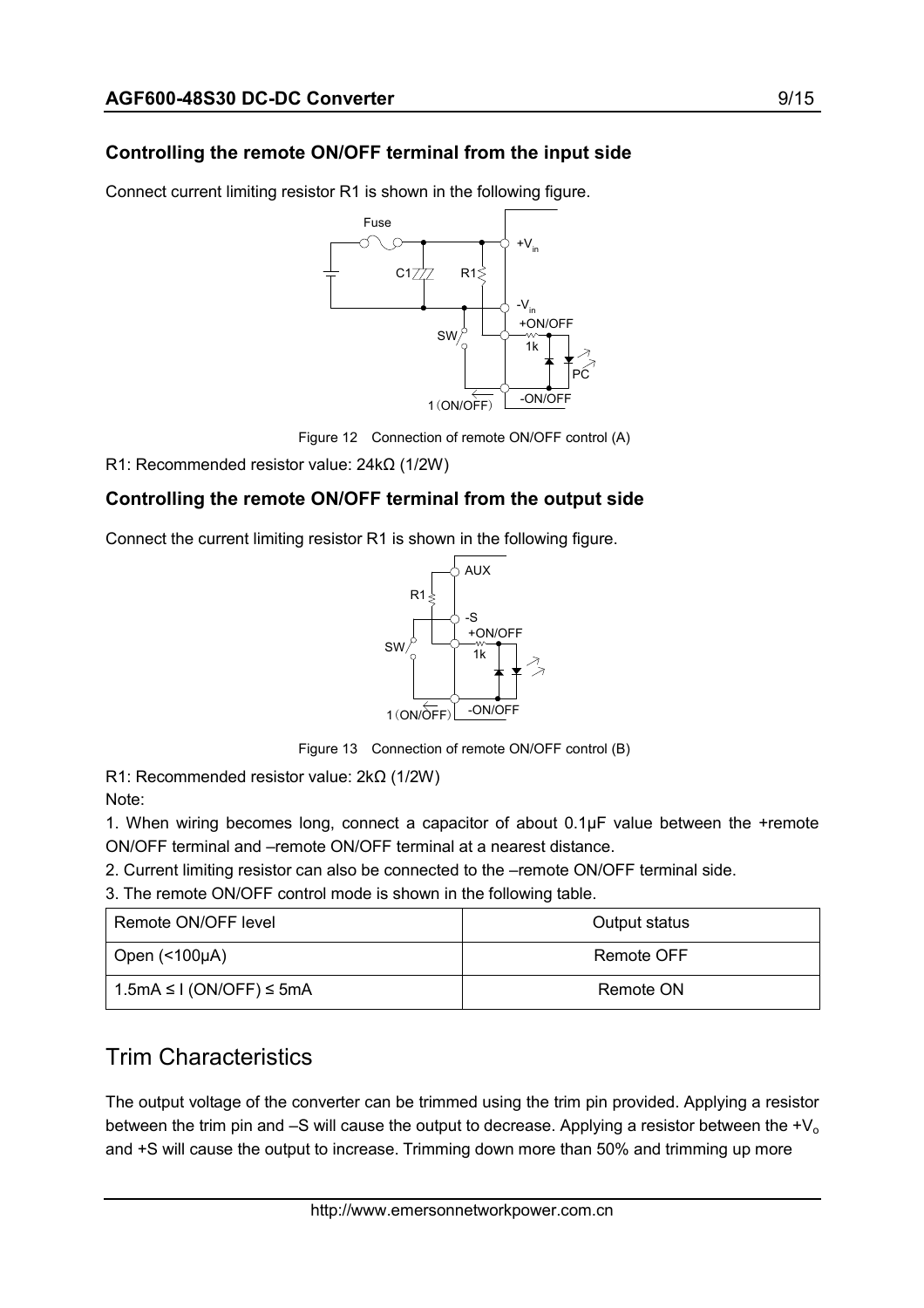than 10% can cause the module to regulate improperly. If the trim pin is not needed, it should be left open.



$$
R_{up} = 30(\frac{V_o - V_e}{V_e})k\Omega
$$

$$
R_{down} = -5.97(\frac{V_o}{V_o - V_e})k\Omega
$$

 $V_e$  is the rated output voltage and  $V_o$  is the goal voltage.

For example, to get 33V output, the resistor is:

$$
R_{up} = 30(\frac{33-30}{30})k\Omega = 3k\Omega
$$

For another example, to get 15V output, the resistor is:

$$
R_{\text{down}} = -5.97(\frac{15}{15-30})k\Omega = 5.97k\Omega
$$

Take note that when output voltage is increased, input voltage should be limited is shown in the following figure.



Figure 15 Trim-up-able voltage vs. input voltage

#### Sense Characteristics

If the load is far from the unit, connect S+ and S- to the terminal of the load respectively to compensate the voltage drop on the transmission line. See Figure 11.

If the sense compensation function is not necessary, short  $S$ + to  $V_0$ + and  $S$ - to  $V_0$ - respectively.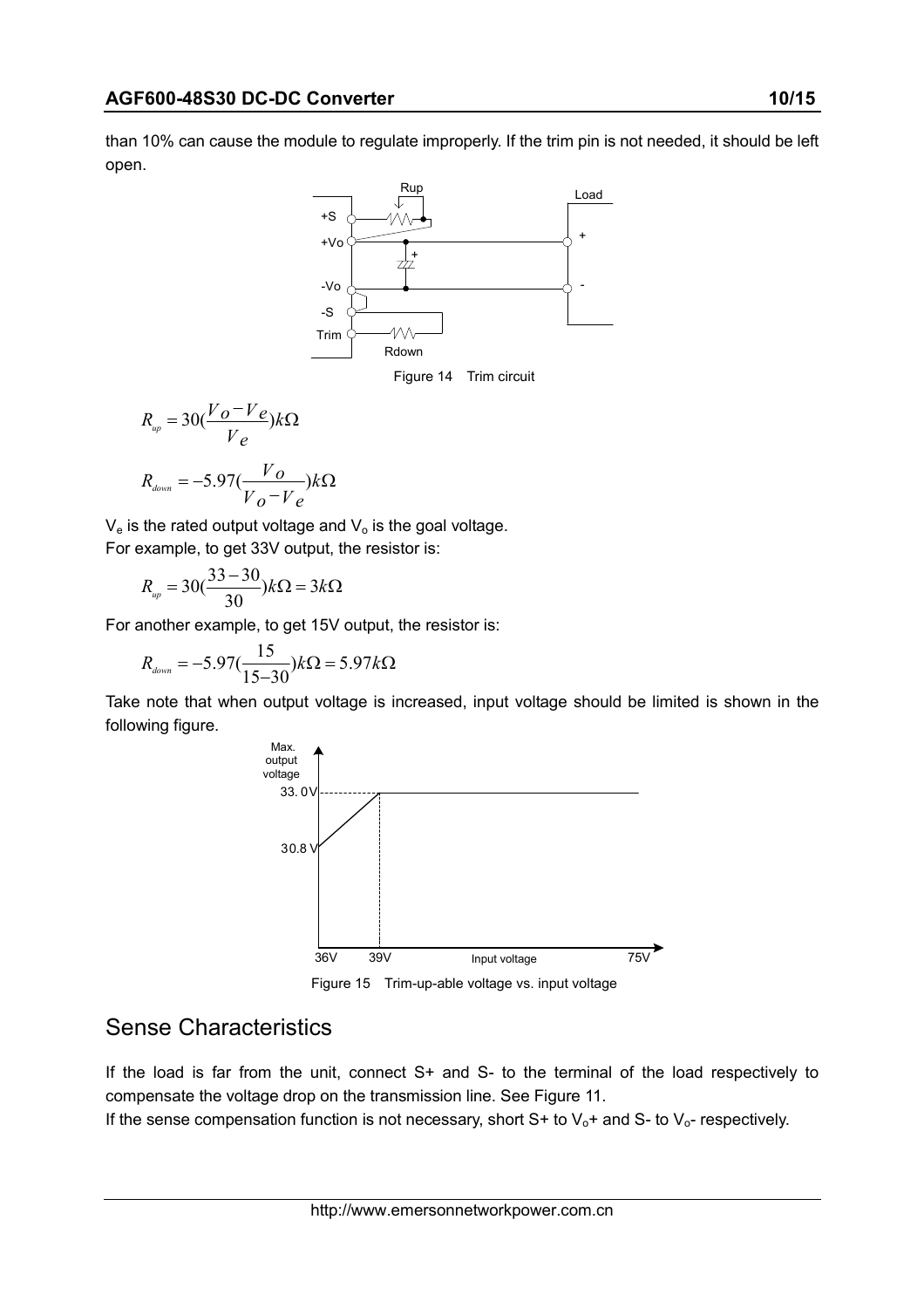# Input Ripple & Inrush Current and Output Ripple & Noise Test

## **Configuration**



Figure 16 Ripple & noise test configuration

Vdc: DC power supply

L1: 12µH

Cin: 220µF/100V typical.

C1 ~ C4: See Figure 11

Note: Using a coaxial cable with series 50Ω resistor and 0.68µF ceramic capacitor or a ground ring of probe to test output ripple & noise is recommended.

## EMC Filter Configuration



Figure 17 EMC test configuration

 $C_x$ : 5.7µF/100V capacitor

Cy1, Cy2, Cy3, Cy4: 4700pF, Y capacitor

L1, L2, L3: 100µH, common mode inductor

 $C1 \sim C4$ : See Figure 11

U1: 20A input EMC filter module (P/N: FM100-20)

U2: Converter under test, AGF600-48S30Y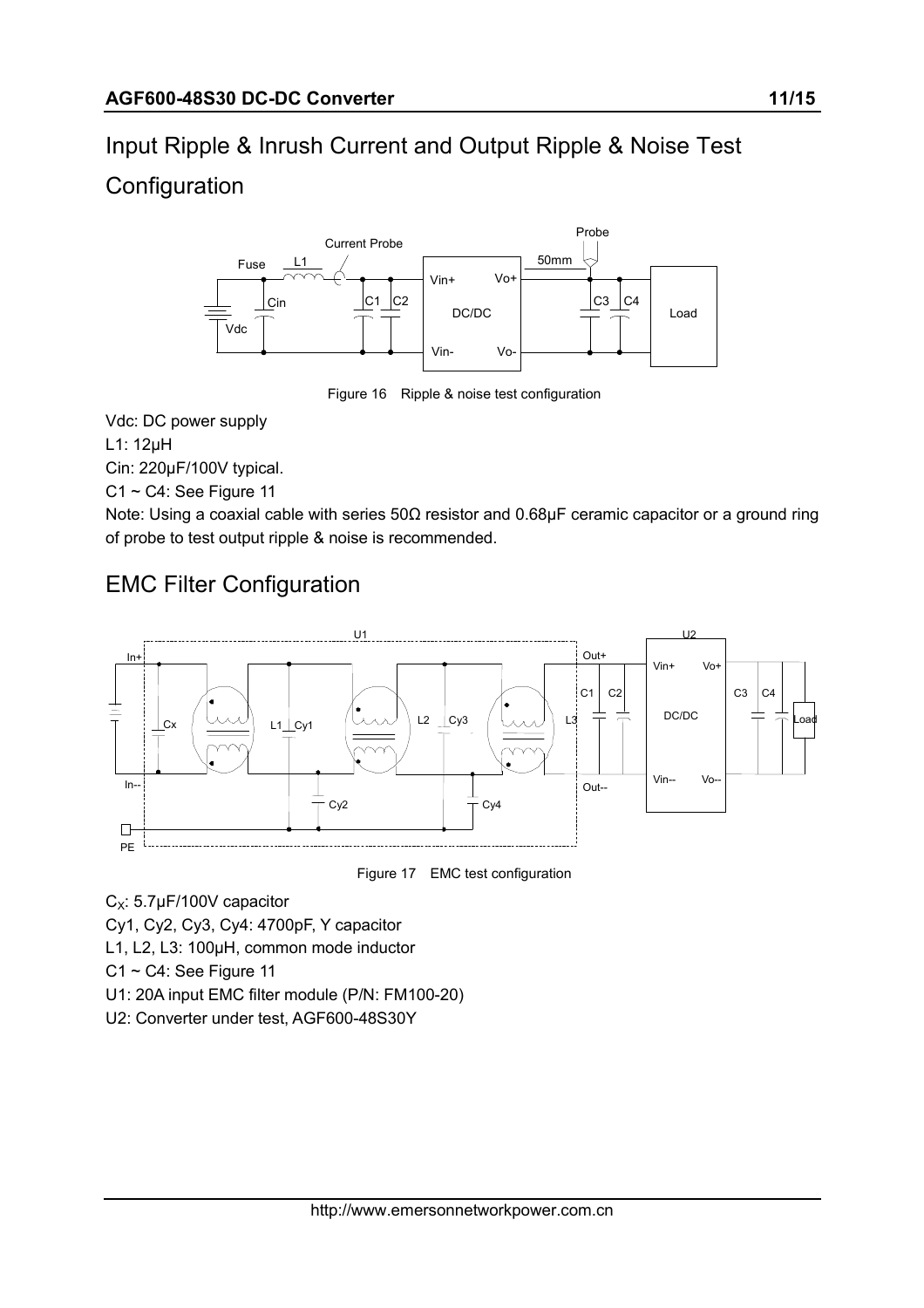### Mechanical Diagram



Unit: mm[inch] Bottom view: pin on upside Tolerance: X.Xmm±0.5mm[X.X in.±0.02in.] X.XXmm±0.25mm[X.XX in.±0.01in.]

Figure 18 Mechanical diagram

#### Pin length option

| <b>Device code suffix</b> |                       |
|---------------------------|-----------------------|
| -4                        | $4.8$ mm $\pm$ 0.5 mm |
| -6                        | $3.8$ mm $\pm 0.5$ mm |
| -8                        | $2.8$ mm $\pm$ 0.5mm  |
| None                      | $5.8$ mm $\pm 0.5$ mm |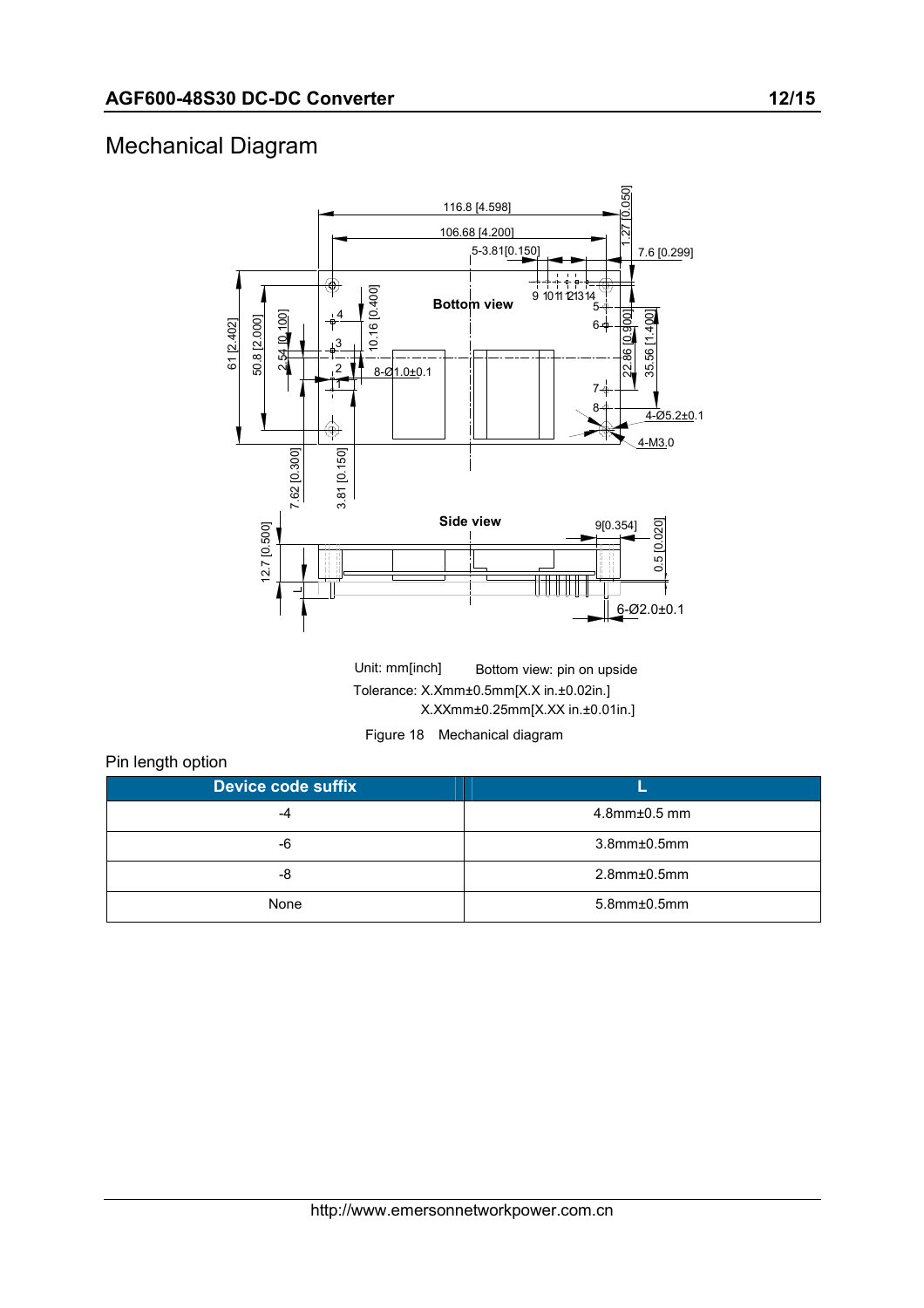### Pin Designations

| Pin NO.        | <b>Name</b> | <b>Function</b>         |  |  |  |  |
|----------------|-------------|-------------------------|--|--|--|--|
| 1              | +On/Off     | Remote control          |  |  |  |  |
| $\overline{2}$ | -On/Off     | Remote control          |  |  |  |  |
| 3              | $V_{in}+$   | Positive input voltage  |  |  |  |  |
| 4              | $V_{in}$ -  | Negative input voltage  |  |  |  |  |
| 5, 6           | $V_{o}$ -   | Negative output voltage |  |  |  |  |
| 7, 8           | $V_0 +$     | Positive output voltage |  |  |  |  |
| 9              | <b>AUX</b>  | Auxiliary voltage       |  |  |  |  |
| 10             | <b>IOG</b>  | Inverter operation good |  |  |  |  |
| 11             | <b>NC</b>   |                         |  |  |  |  |
| 12             | Trim        | Trim terminal           |  |  |  |  |
| 13             | $+S$        | Remote sensing +        |  |  |  |  |
| 14             | -S          | Remote sensing -        |  |  |  |  |

### Soldering

The product is intended for standard manual or wave soldering.

When wave soldering is used, the temperature on pins is specified to maximum 255°C for maximum 7s.

When soldering by hand, the iron temperature should be maintained at  $300^{\circ}$ C  $\sim$   $380^{\circ}$ C and applied to the converter pins for less than 10s. Longer exposure can cause internal damage to the converter. Cleaning of solder joint can be performed with cleaning solvent IPA or similative.

### Thermal Considerations

The converter can operate in a enclosed environment without forced air convection. Cooling of the converter is achieved mainly by conduction from the baseplate to a heatsink. The converter can deliver full output power at 85°C ambient temperature provided the baseplate temperature is kept below the max values 100°C.



Figure 19 Temperature test point on base plate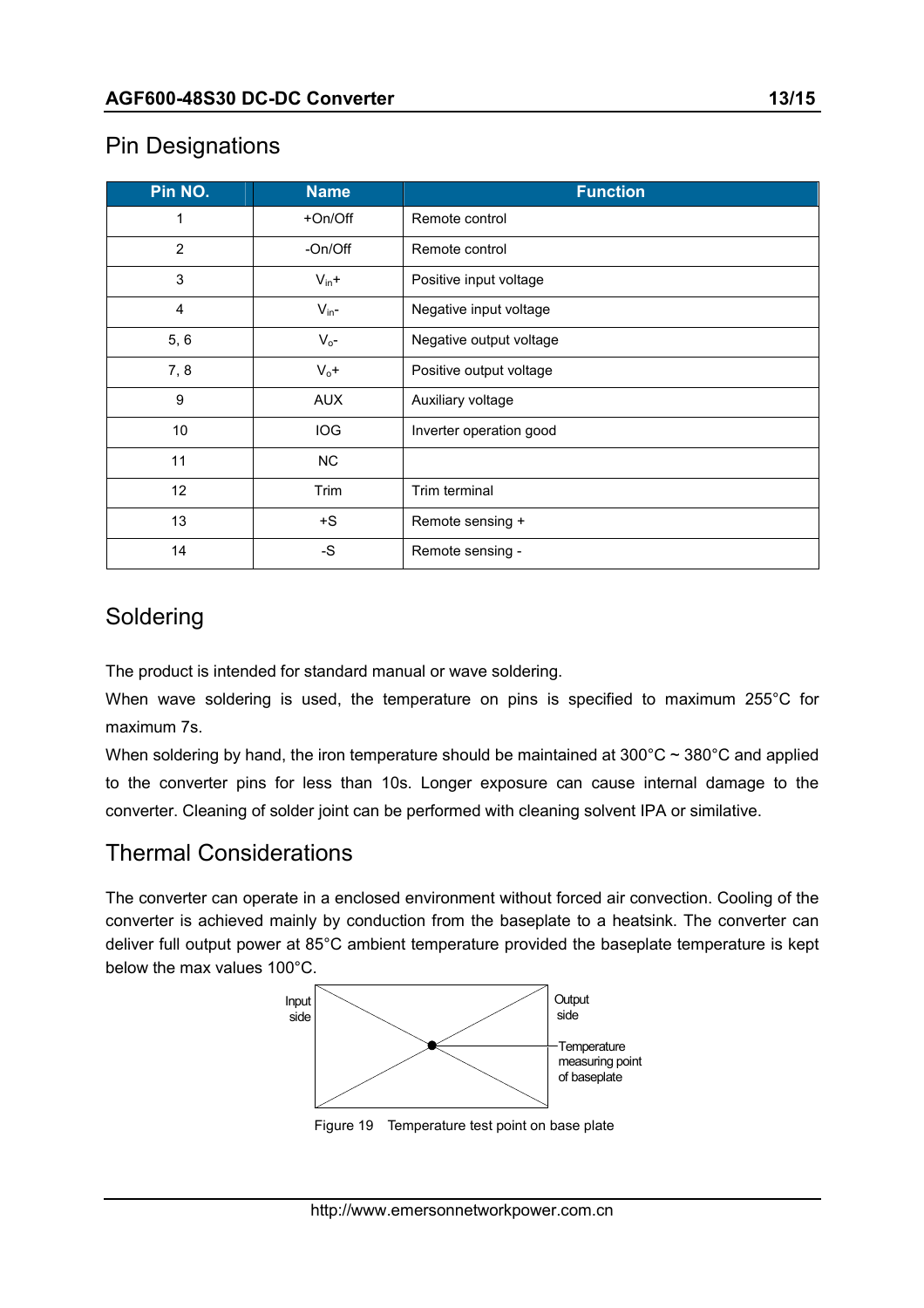





Figure 21 Thermal image,  $48V_{in}$ ,  $30V_{o}$ , full load, room temperature